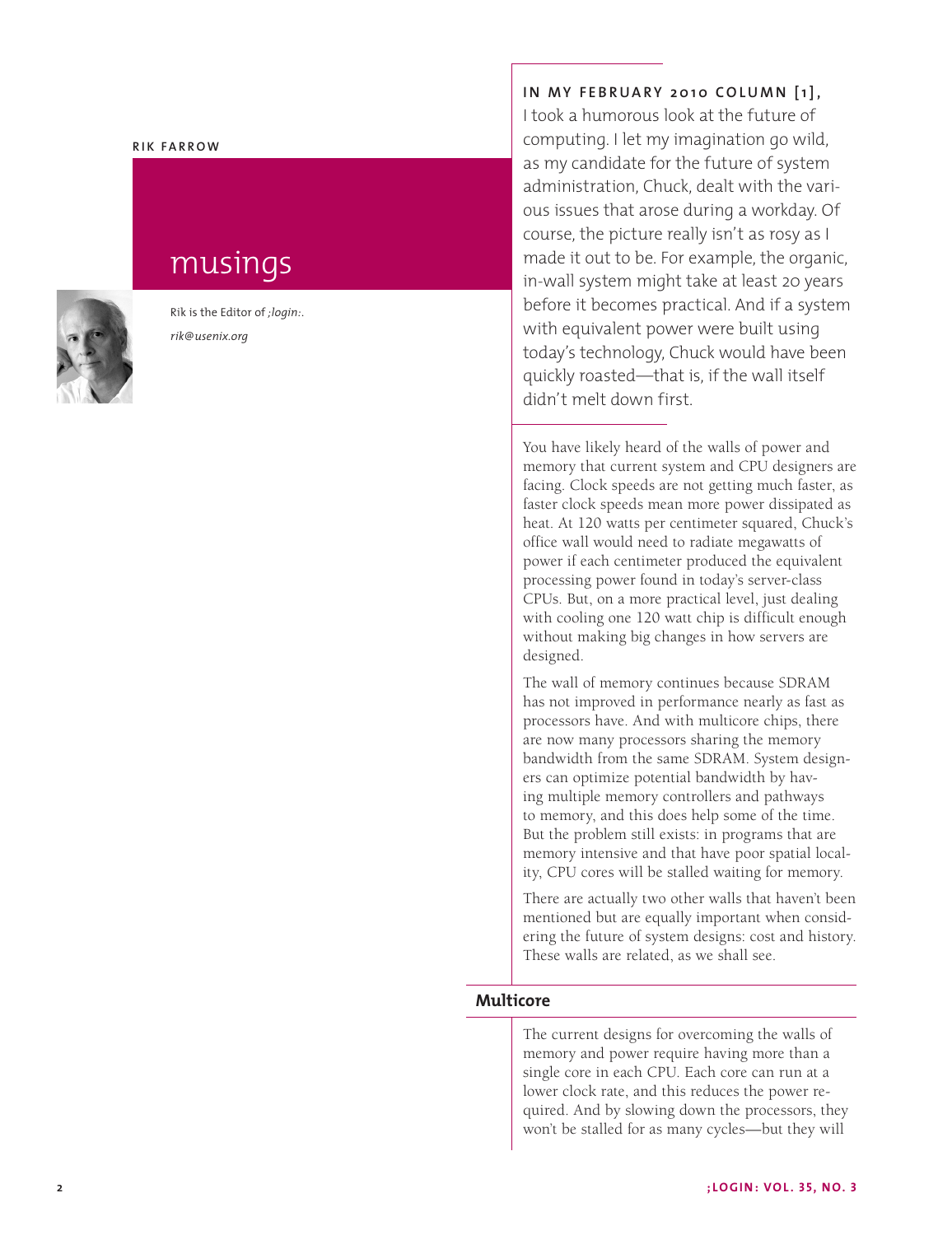still have to wait for memory. Clever cache design, having multiple threads backed by their own register sets, helps to hide memory latency by keeping the cores busy, as was done by Sun in their Niagara chips [2] and Intel with HyperThreading. But the problems of power and memory still exist.

Just designing chips with more cores is not likely to help. Intel's Nehalem Beckton (Xeon 7500) with eight cores, and AMD's Magny Cours [3] with 12 cores (but on two dies) use similar strategies to deal with the memory wall. Both have multiple paths to memory and lots of L3 cache (the Xeon has twice as much). I did some back-of-the-envelope calculations for the maximum memory bandwidth requirements for these chips, and, no surprise, memory cannot keep up. Of course, my exaggerated calculations don't match real-world applications. In the real world, memory access patterns for example, does an application access only a small portion of memory that fits in cache or make almost random accesses across a large amount of memory?—are all over the board [4]. Faster clocks and more cores with more memory bandwidth do make a difference for high-end server applications.

But there are more problems with multicore designs today. On the power front, a helpful computer scientist pointed out to me that almost one-half of the power budget for current multicore chips goes to support, such as I/O, cache, and memory controllers. In a 120-watt chip, that leaves only 60 watts of power left for the cores themselves. In a 12-core design, that's 5 watts per core. If it were a 64-core design, there would only be about 0.9 watts per core—enough for relatively slow, in-order-execution designs like the Intel Atom, but not enough processing power for databases or High Performance Computing (HPC).

The same scientist mentioned that there are few applications today that can take advantage of more than four cores. Writing parallel applications is hard, as well as expensive, so only those applications, such as databases and specific HPC apps, are written to run in parallel. Unless and until there are good uses for more cores, having many cores will only be useful for the handful of applications that already support a lot of parallel execution.

# **Mixed Cores**

Instead of today's multicore systems, I expect we will see more mixed cores. Sun's Niagara, Intel's Xeon, and AMD Magny Cours all have homogeneous cores—each core has the same architecture. Each core is a general-purpose processor, complete with floating point, integer, single-instruction, multipledata (SIMD), and other capabilities. The design of core architectures is based on research into which general-purpose instructions get executed often and are worthwhile spending time and chip real estate to optimize.

Now imagine instead that code you will be running often has no floating point requirement in it at all. You could have processor cores without floating point support and focus on integer-only performance.

You might be thinking, "How silly is that?" but I did more than just think about it. I ran greps on the source code to the Barrelfish, MINIX 3, and Linux kernels, and lo and behold, kernels have very little floating point. None in Barrelfish and MINIX 3, and just support for emulating the floating point processor that was lacking in x386 chips and architecture support in the Linux kernel. It seems that kernel code, especially multikernels and microkernels, could run very well on integer-only cores.

Many userland utilities are integer-only as well. I took a look at the most recent version of Apache (2.2.15), and it turns out that several modules,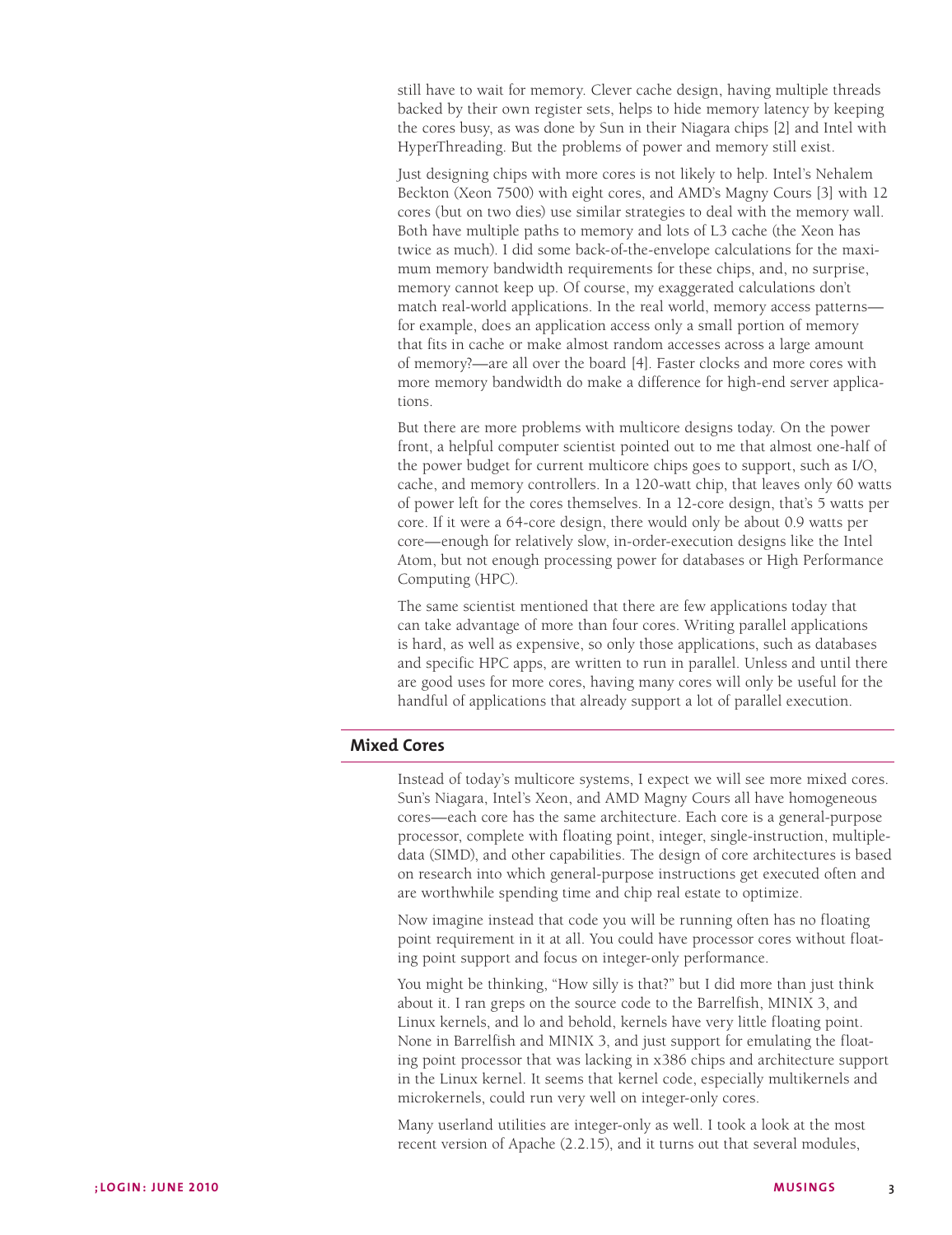including mod\_ssl, use doubles, as does the Apache Portable Runtime utility library. Perhaps with some work (and for sites that don't require SSL), you could run Apache without floating point support in hardware.

Going to the other extreme, some applications require a mix of floating point and integer operations. Scientific applications commonly require both [4]. But the GPUs used in today's graphics cards, and starting to appear as co-processors, are specialized, floating point-only pipelines. The Xeon 7500 includes a GPU not on the same die as the cores but part of the same package. Perhaps processing units from GPUs might also wind up being cores within a future multicore chip.

## **The Other Walls**

I mentioned that besides the walls of power and memory, there are the walls of cost and history. I don't have any references for these walls—but I didn't invent them, just named them.

Drastically changing CPU architectures, for example, to support heterogeneous cores, would have an enormous cost. This cost would involve having to create new operating systems, compilers, and support libraries that would support the ability to properly use specialized cores. While an operating system may already run properly on an integer-only core, many other applications would not. With compiler and library support, applications could have integer-only threads that could run in parallel with the rest of the application, taking advantage of specialized cores. But doing this involves developing not just the new CPUs, but also the operating systems, compilers, libraries, and perhaps new languages (or language extensions) required.

Then there is history. Any change in the way CPU architects design CPUs means that the way programmers work, system administrators manage, and distributions provide packages would all have to change as well. If some organization designed a heterogeneous, manycore CPU that blew the socks off today's hottest (and I mean hot) multicore CPUs, the new CPU would be useless without a lot of software to support it. Just writing that software would require programmers who thought differently about writing applications—for example, having integer-only threads whenever possible.

Fortunately, we do have several groups working on operating systems and libraries that can support heterogeneous cores. Barrelfish [5, 6] is designed to do this, although that has not yet been tested. Both MINIX 3 and seL4 intend to support a multikernel design that might be able to work with heterogeneous cores. Groups at UC Berkeley (Par Labs), CMU, Google, and (likely) Microsoft have researched running on heterogeneous multicore CPUs. So people are thinking about this.

Going back to cost, going against history has a cost as well. In the obvious case, the cost is replacing decades of code development with something radically new and different. And then there is the cost involved because people who have spent years working with the existing paradigms would have to change as well. When you have spent your career promoting a particular way of thinking about something, accepting a big change may have a totally unacceptable cost for many people. The cost of change has held back many huge discoveries and technical improvements, whether the topic is the earth revolving around the sun, germ theory, or CPU design.

Whether having integer-only processing cores makes sense is really not the point. We have used CPUs designed for general processing tasks for some very good reasons. The first is cost, in that making a family of closely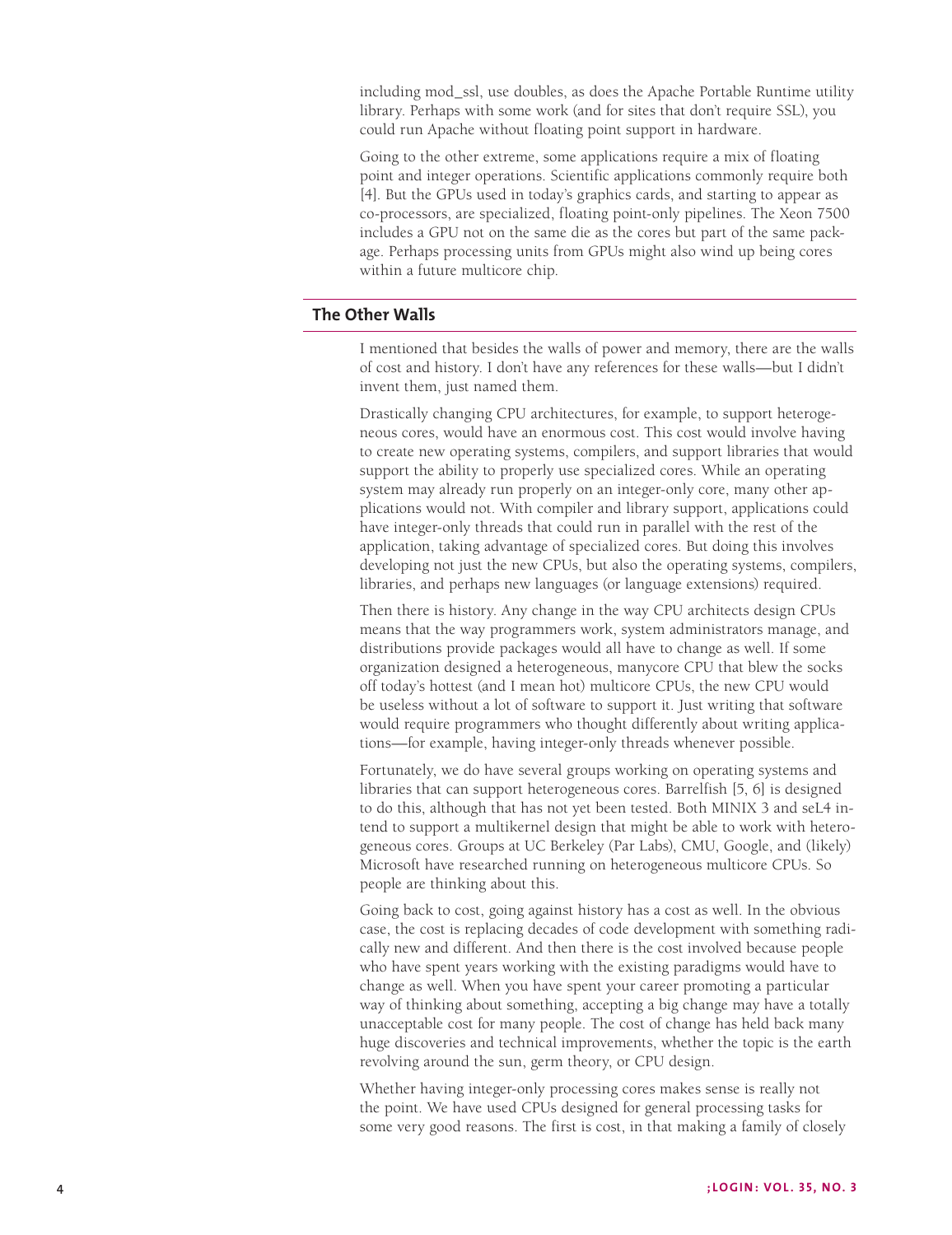related designs makes development and support (the compilers and libraries) cheaper. In the world of embedded systems, you can order systems-onchip (SoC) with just the processing and I/O support features your application requires. But there will be extra cost for anything customized. Volume manufacturing drives price down quickly.

For now, I expect to see multicore CPUs with homogeneous cores. I don't expect to see cache-coherent systems with more than 16 cores (although you can already have quad-CPU systems with more than 16 cores). I say this because of the limitation on the amount of power available in single-die designs and the pressure on memory busses required by cache-coherency.

Designs like the Intel Single Chip Cloud use much simpler CPUs and dispense with cache-coherency in exchange for message passing. If you read the MINIX 3 article in this issue or read about Barrelfish in the April 2010 issue, you will see that message passing appears to be the way forward for multicore systems.

### **Lineup**

Andrew Tanenbaum, with help from many co-authors, updates us on what is happening with MINIX 3. MINIX 3 is a modern operating system designed both as a platform for learning about OS design and as a real OS with a BSD-style license, with reliability, flexibility, and security highest on the feature list. I like what I read about the future directions of the MINIX 3 project. And where Linux (or Solaris or BSD) runs on every core in multicore CPUs, MINIX 3 not only has a much smaller code footprint but might someday require only some library code to run on each core, as Barrelfish does today (the dispatcher and CPU driver).

Jim Sangwine writes another article that looks to the near future. Sangwine's current research focus is on the use of 3D in Web applications. In his article, Sangwine looks at the leading contenders, Flash with the PaperScript library, WebGL, and O3D, using history as well as sample applications written using each library to test for performance and ease of programming.

Alva Couch takes us on a sociological safari into programming via ritual. Couch, like many of the older generation, tended to want to know everything about what they were doing—I certainly did. But today's programmers work much faster, taking advantage of Internet searches to find what works without needing to know *why* it works. Couch examines design patterns, examples, and rituals to distinguish these aids to programming, and he draws some conclusions about this new phenomenon.

Andy Seely takes us on a different journey, one into the realm of DoD sysadmin. Seely works for SAIC, and their customer needed a secure, easyto-maintain (dead simple to maintain, really) and reliable replacement for a failed DNS server setup. Seely came up with a hardened Solaris VM that can be cloned, configured, and tested remotely, while being instantiated wherever needed just by using a VMware console.

Matt Simmons journeys back in time to LISA '09. Simmons shares his experience of attending his first LISA, and may perhaps encourage those who have yet to attend to head to San Jose for LISA '10.

Rudi van Drunen is back with a look at using small embedded systems. As an example, he focuses on Arduino, a small, inexpensive, open source platform that comes with an IDE for programming, lots of example code, and even plug-in modules (shields) for adding extensions to this simple processor.